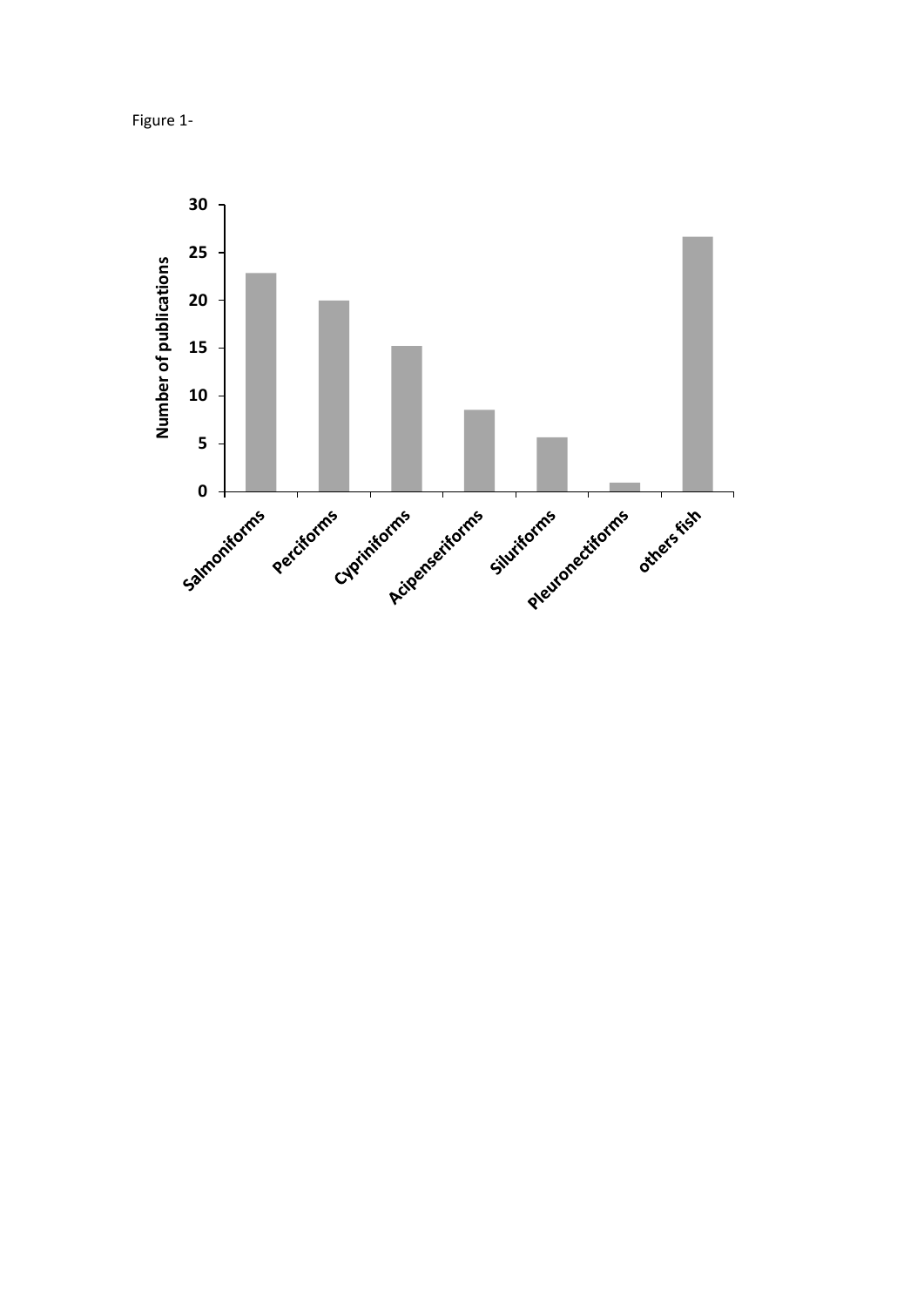

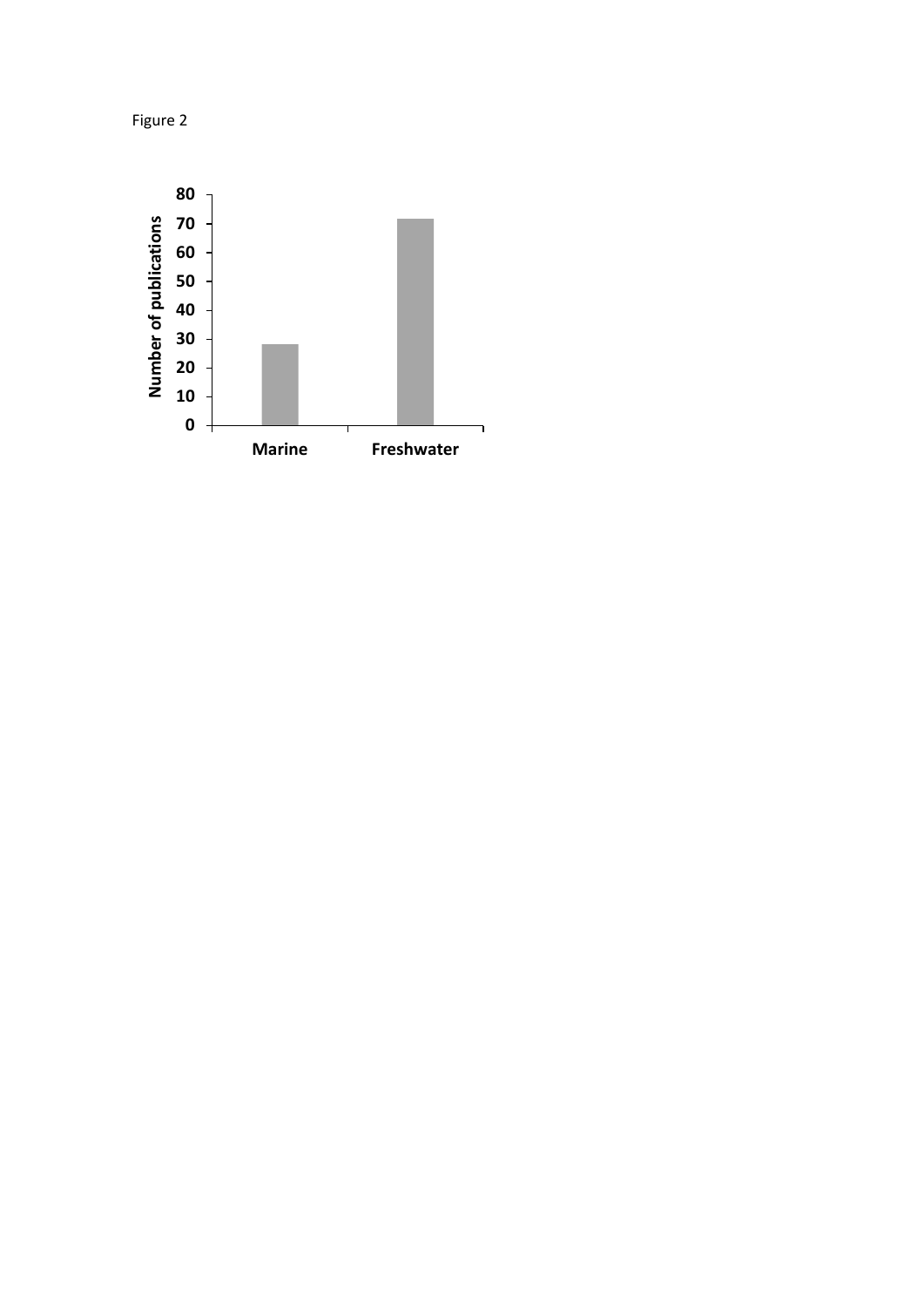Figure 3

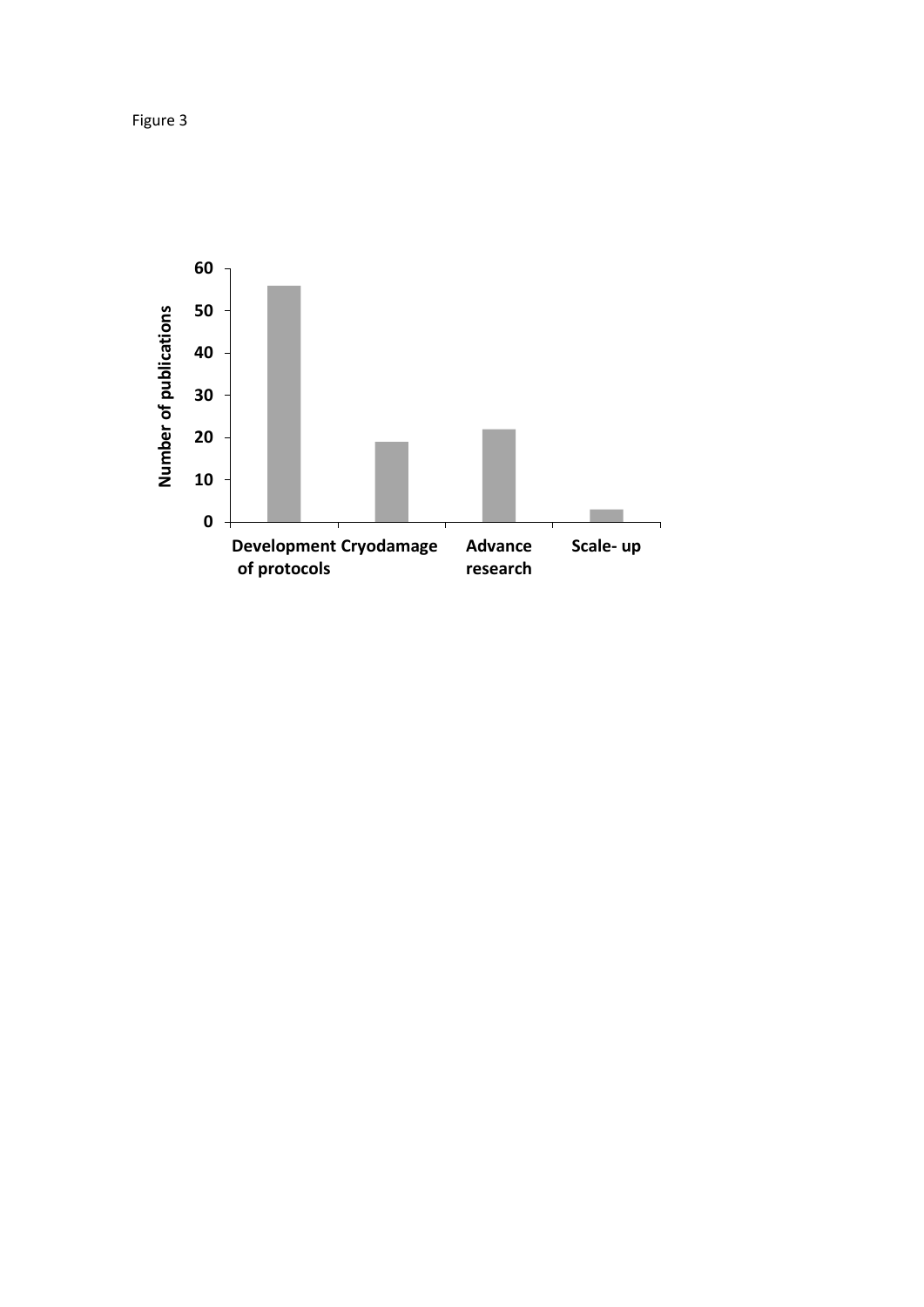

Figure 4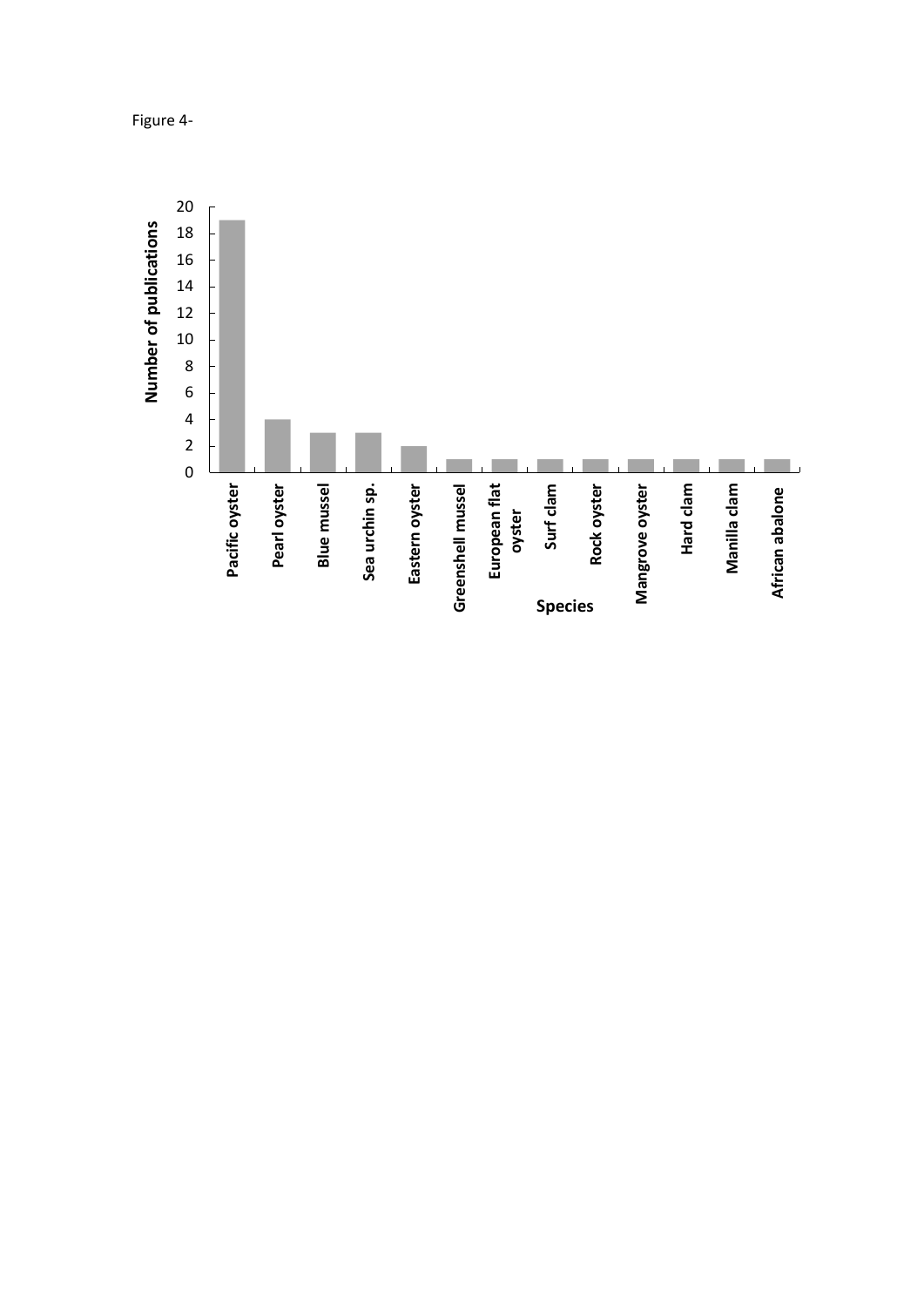Table 1-

| Action                                                                                                                                               | Purpose                                                                                                                                            |  |  |  |
|------------------------------------------------------------------------------------------------------------------------------------------------------|----------------------------------------------------------------------------------------------------------------------------------------------------|--|--|--|
| Development of the technical capabilities, and<br>of<br>standardized<br>establishment<br>and<br>streamlined procedures.                              | High-throughput processing and reliable quality<br>control of samples.                                                                             |  |  |  |
| Development of equipment, devices and<br>facilities.                                                                                                 | Automated handling of small sample volumes.                                                                                                        |  |  |  |
| Establishment of quality control protocols and<br>standardization or harmonization of protocols,<br>labelling, terminology and reporting of results. | databases, development<br>Establish<br>of best<br>practices manuals or other guidelines.                                                           |  |  |  |
| Development of central facilities that have<br>strong operational capabilities.                                                                      | Develop cooperation with other organizations<br>and facilities. These relationships can include<br>sharing of samples, capabilities and expertise. |  |  |  |
| Establishment of training programs.                                                                                                                  | Education of personnel from different user<br>laboratories for procedural efficiency.                                                              |  |  |  |
| Development<br>appropriate<br>biosecurity<br>of<br>safeguards.                                                                                       | Control movement of pathogens in and out of<br>facilities and other adverse biological effects.                                                    |  |  |  |
| of<br>functioning<br>Development<br>storage<br>repositories.                                                                                         | Provide rules for use and disposal of samples<br>with appropriate security and backup for basic<br>services.                                       |  |  |  |
| Implementation of archival-quality labelling<br>and creation of robust databases.                                                                    | <b>Handling</b><br>biological<br>information<br>and<br>maintaining inventory and identification of<br>sample locations.                            |  |  |  |
| Integration of sperm repository databases                                                                                                            | Exchange information with existing databases<br>for biological and genetic information of strains<br>or lines.                                     |  |  |  |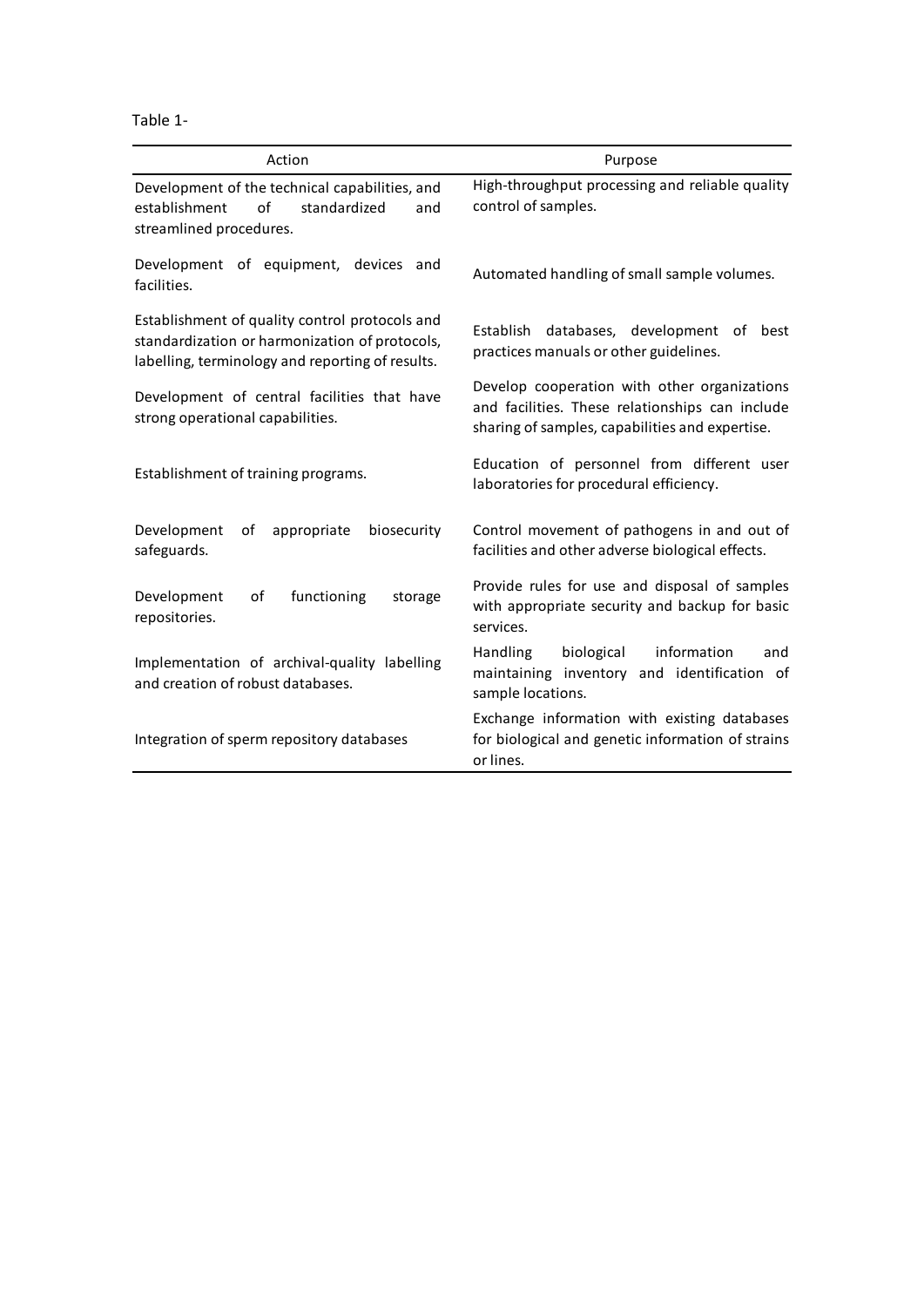| anıe |  |  |
|------|--|--|
|------|--|--|

| Scientific name                               | Marine/Freshwater References<br>Common name |            |                                                                                                                   |  |  |
|-----------------------------------------------|---------------------------------------------|------------|-------------------------------------------------------------------------------------------------------------------|--|--|
| Scophthalmus maximus                          | turbot                                      | marine     | Cabrita et al., 2003; Robles et al., 2003b                                                                        |  |  |
| Paralichthys olivaceus                        | olive flounder                              | marine     | Chen and Tian 2005; Edashige et al., 2006;<br>Zhang et al., 2005b                                                 |  |  |
| Pagrus major                                  | red sea bream                               | marine     | Ding et al., 2007                                                                                                 |  |  |
| Sillago japonica                              | Japanese sillago                            | marine     | Rahman et al., 2011                                                                                               |  |  |
| Sparus aurata                                 | gilthead seabream                           | marine     | Robles et al., 2007                                                                                               |  |  |
| Pseudopleuronectes americanus winter flounder |                                             | marine     | Robles et al., 2005                                                                                               |  |  |
| Labeo rohita                                  | Indian carp                                 | freshwater | Ahammad et al., 2003                                                                                              |  |  |
| Cyprinus carpio                               | common carp                                 | freshwater | Dinnyes et al., 1998                                                                                              |  |  |
| Tinca tinca                                   | tench                                       | freshwater | El-Battawy and Linhart 2009                                                                                       |  |  |
| Rhinelepis aspera                             | acarí                                       | freshwater | Fornari et al., 2014                                                                                              |  |  |
| Piaractus mesopotamicus                       | pacu                                        | freshwater | Neves et al., 2014                                                                                                |  |  |
| Piaractus brachypomus                         | pacu blanco                                 | freshwater | Pessoa et al., 2014                                                                                               |  |  |
| Oryzias latipes                               | medaka                                      | freshwater | Valdez et al., 2005; Zhang et al., 2012                                                                           |  |  |
| Misgurnus anguillicaudatus                    | oriental weatherfish                        | freshwater | Yasui et al., 2011                                                                                                |  |  |
| Danio rerio                                   | zebrafish                                   | freshwater | Desai et al., 2011; Lahnsteiner 2008; Liu et<br>al., 2001b; Martínez-Páramo et al., 2009a;<br>Robles et al., 2004 |  |  |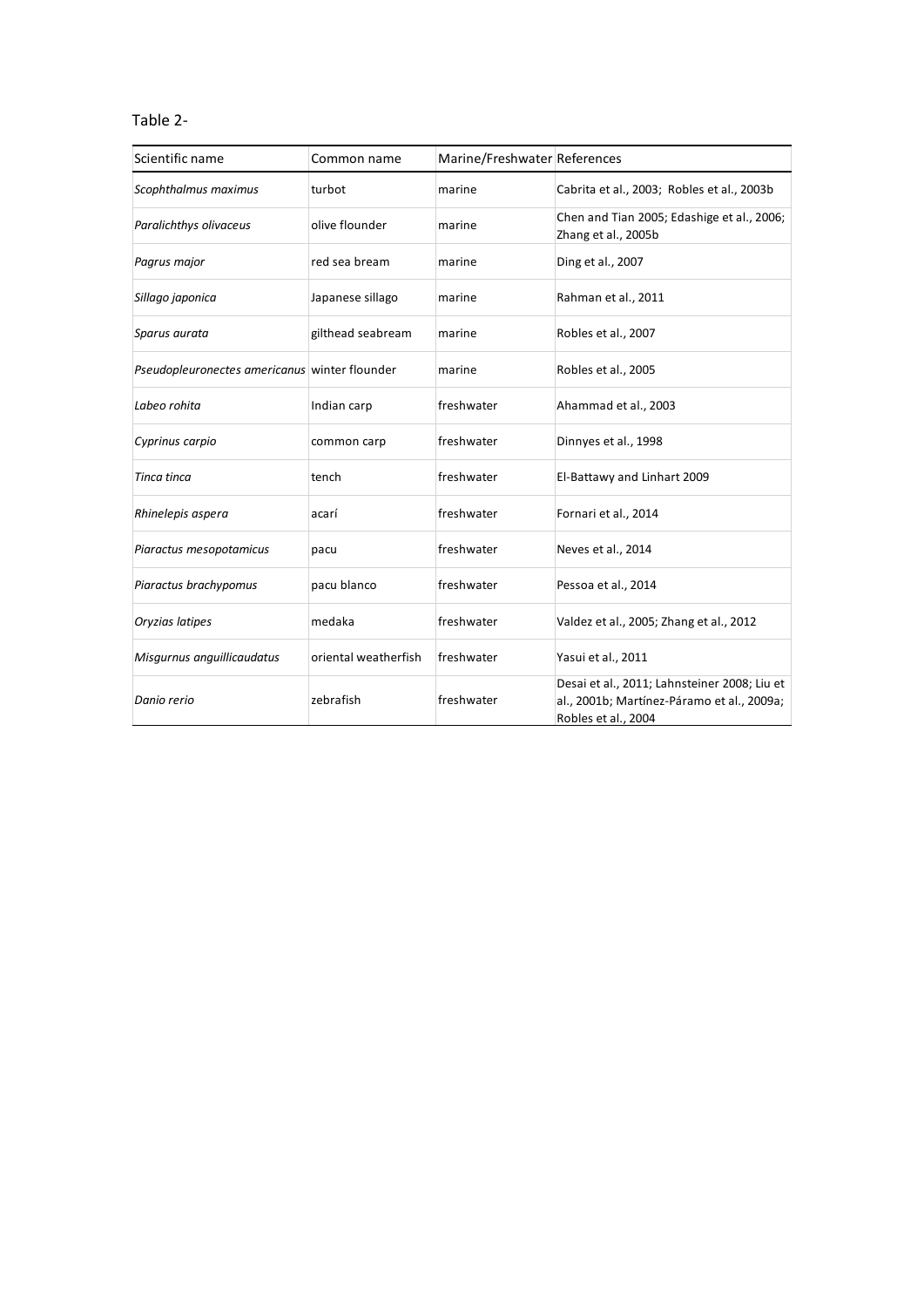## Table 3-

| <b>Name</b><br>(country)                                                 | <b>Purpose</b>                                 | <b>Species</b>                                                    | Type of<br>frozen<br>collection                            | <b>Specificity</b>                                                                 | Costs<br>coverage                                               | Internet site or contact                                                                                    |
|--------------------------------------------------------------------------|------------------------------------------------|-------------------------------------------------------------------|------------------------------------------------------------|------------------------------------------------------------------------------------|-----------------------------------------------------------------|-------------------------------------------------------------------------------------------------------------|
| Cryobank of<br>the National<br>Academy of<br><b>Science</b><br>(Ukraine) | Conservation<br>Restoration<br><b>Breeders</b> | Wild fish:<br>Carps, trouts<br>sturgeons,<br>many rare<br>species | Sperm                                                      | First fish sperm<br>bank in Europe,<br>sperm from<br>extinct lines                 | Public funding                                                  | ekopeik@yahoo.com<br>(Dr Evgeniy Kopeika)                                                                   |
| <b>Frozen Ark</b><br>(UK)                                                | Conservation                                   | Wild fish<br>from 112<br>UK species                               | Tissues,<br>DNA, cells,<br>blood                           | Preservation of<br>biological<br>knowledge                                         | Public funding<br>(Consortium)                                  | ww.frozenark.org                                                                                            |
| Cryo-Brehm<br>(Germany)                                                  | Conservation<br>Research                       | All wild<br>animals,<br>more than 20<br>fish species              | Tissues,<br>DNA, cells,<br>cell lines,<br>blood<br>(sperm) | Member of the<br>Frozen Ark<br>consortium<br>Cell line<br>provider for<br>research | Public funding<br>(Franhofer<br>$Inst.$ )                       | www.cryobrehm.de<br>phillip.ciba@emb.fraunhof<br>er.de                                                      |
| <b>RIFCH Bank</b><br>(Czech<br><b>Republic)</b>                          | Conservation<br><b>Breeders</b>                | Farmed fish:<br>7 FW species,<br>including 11<br>carp breeds      | Sperm                                                      | Part of National<br>Program for<br>Conservation of<br>FAGR (CZR)                   | Public funding                                                  | flajshans@frov.jcu.cz<br>(Prof Ing Martin Flajshans)                                                        |
| CryoAqua<br>(France)                                                     | Conservation<br><b>Breeders</b>                | Farmed<br>resources:<br>Trout, oyster                             | Sperm                                                      | Both private<br>storage /<br><b>French National</b><br>Cryobank (CRB-<br>Anim)     | Fees (private<br>storage) /<br>Public funding<br>(conservation) | laboproduction35@evoluti<br>$on$ -xy.fr /<br>www.cryobanque.org<br>www.crb-anim.fr<br>clabbe@rennes.inra.fr |